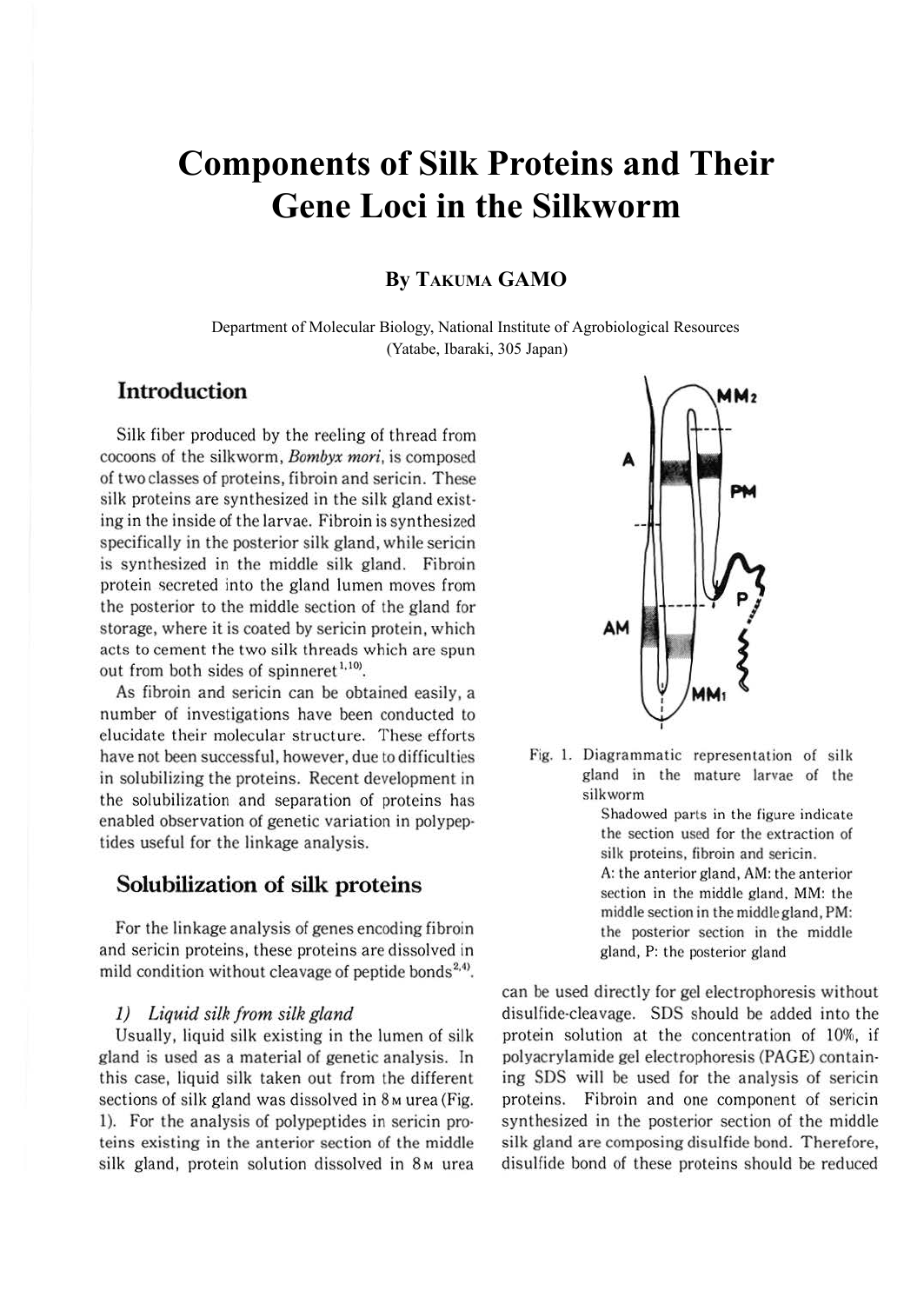with 2-mercaptoethanol at pH 8.6 and the resulting residues are masked by the alkylation with iodo· aceloamide.

### *2) Sill? proteins in cocoon thread*

Sericin proteins in cocoon thread can be dissolved by the incubation with  $8<sub>M</sub>$  urea solution containing 2-mercaptoethanol<sup>2</sup>. After alkylation of the resulting residues and removing the extra reagents by dialysis, protein solution was applied to gel electrophoresis. For the analysis of sericin proteins com· posing no disulfide bond, these sericins can be extracted from cocoon thread by the incubation with 8<sub>M</sub> urea without 2-mercaptoethanol and applied to PAGE directly. Fibroin in cocoon thread can not be dissolved by this method. Silk fibroin can, however, be solubilized with 60% LiSCN and resulting polypeptides show the same electrophoretic pattern as that extracted from the silk gland<sup>6)</sup>.

# **Analysis of genetic variation**

PAGE containing 4<sub>M</sub> urea at acid pH or SDS-PAGE can be used for the detection of genetic varia· tion in components of fibroin and sericin proteins. Laemmlie's SDS-PAGE<sup>9)</sup> system gives the highest resolution of fibroin and sericin proteins<sup>12)</sup>.

# **Component of polypeptides in fibroin and sericin**

Polypeptides extracted from the lumen of the silk gland show the existence of different components among the sections of the silk gland (Plate  $1$ )<sup>4</sup>. Fibroin is synthesized in the posterior silk gland and secreted into the gland lumen. Secreted liquid fibroin moves to the middle gland for storage. By the reduction of disulfide bond, fibroin is cleaved into two polypeptides of high (f-1) and low (f-2) molecular weight. These two polypeptides show different molecular weight and amino acid composition (Tables 1 and  $2)^{4}$ ).

A polypeptide of sericin named S·4 is synthesized in the posterior section of the middle gland, and secreted into the gland lumen. This polypeptide exists in the lumen of the middle gland except for the anterior section (Plate 1). This component shows higher molecular weight when disulfide bond was



Plate **l.** Electrophoresis of polypeptides in fibroin and sericin extracted by the reductive cleavage of disulphide bonds from different sections of the silk gland, on 5% polyacrylamide gel at pH 2.9 con· taining 4 M urea

> Fraction numbers were given for the major bands decided as fibroin (f) or sericin (s).

Number on the abscissa.

I: the posterior gland, 2: the posterior section in the middle gland, 3: the rear part of the middle section in the mid· die gland, 4: the fore part of the mid· die section in the middle gland, 5: the anterior section in the middle gland

not cleaved. 1n the rear part of the middle section, two polypeptides of sericin named s·l and s-3 are synthesized, and these two polypeptides exist in the lumen of the anterior section of the middle gland. Furthermore, two other polypeptides named s-2 and s-5 are synthesized in the anterior section of the middle gland. Molecular weight of these polypep· tides shows different values (Table **1).** Amino acid composition is closely similar to each other (Table 2). However, different composition was observed in some amino acids. Polypeptides in sericin also show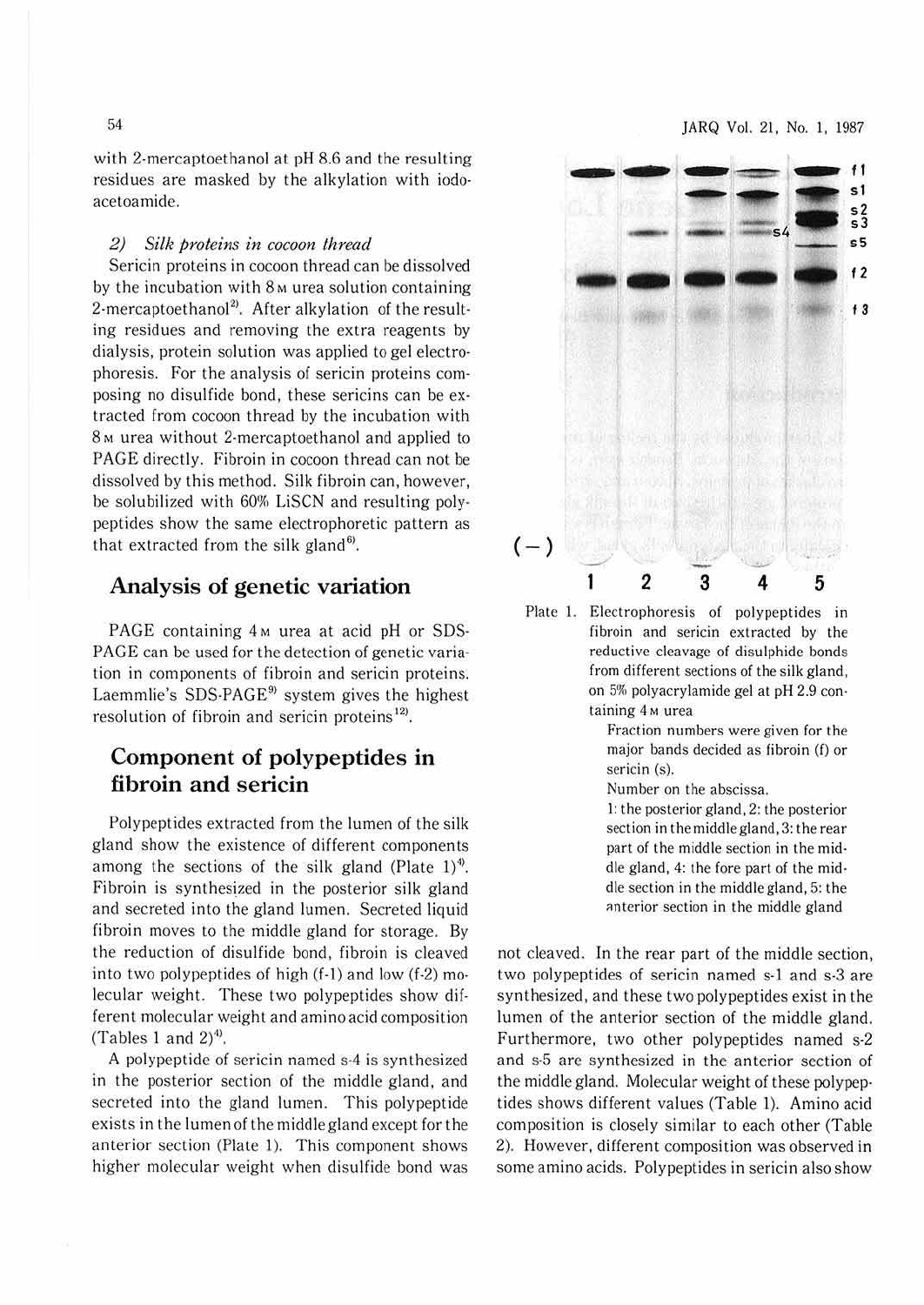| Polypeptide     | Molecular weight* |  |  |
|-----------------|-------------------|--|--|
| Fibroin         |                   |  |  |
| $f-1$ (H chain) | 356 Kd            |  |  |
| $f-2$ (L chain) | 27                |  |  |
| Sericin         |                   |  |  |
| $s-1$           | 309               |  |  |
| $s-2$           | 177               |  |  |
| $s-3$           | 145               |  |  |
|                 | 80                |  |  |
| $s-4$<br>$s-5$  | 134               |  |  |

**Table 1. Molecular weight of polypeptides in fibroin and sericin proteins** 

Molecular weight was determined from the mobility in different gel percentages of acid PAGE at pH 2.9 containing 4 M urea.

the same pattern in SOS-PAGE. However, some polypeptide bands separate into more fractions by Laemmlie's PAGE system<sup>12)</sup>.

# **Linkage analysis of polypeptides**  in **fibroin and sericin**

## 1) *Sericin*

Variant components in sericin have first been observed in mutant strains, *Nd* and *Nd-s,* of the silkworm defecting the synthesis of fibroin<sup>3)</sup>. A variant sericin found in the *Nd-s* mutant strain was clarified to be encoded by the allelic gene to the one of the s-2 sericin (Plate 2) and the gene loci was



Plate 2. SOS-PAGE of sericin proteins extracted from cocoon shell by thereductivecleav· age of disulphide bonds in 8<sub>M</sub> urea  $1: s-2^{\nu}/s-2^{\nu}$ ,  $2: s-2^{\nu}/+$ ,  $3: +/+$ .

| Amino acid       | Composition (mole %) |         |          |       |       |       |          |        |
|------------------|----------------------|---------|----------|-------|-------|-------|----------|--------|
|                  | $f-1$                | $f-2$   | $f - 3*$ | $s-1$ | $s-2$ | $s-3$ | $s - 4*$ | $s-5*$ |
| Glycine          | 45.5                 | 11.4    | 15.6     | 18.0  | 12.5  | 14.2  | 11.4     | 17.5   |
| Alanine          | 29.5                 | 13.7    | 8.5      | 6.2   | 6.9   | 6.2   | 4.2      | 7.2    |
| Valine           | 1.8                  | 5.5     | 3.1      | 3.7   | 2.8   | 1.0   | 3.8      | 0.3    |
| Leucine          | 0.2                  | 7.0     | 6.1      | 2.1   | 1.5   | 0.6   | 2.8      | 2.7    |
| Isoleucine       | 0.3                  | 6.4     | 4.5      | 1.6   | 1.3   | 0.4   | 1.8      | 2.2    |
| Serine           | 10.8                 | 10.9    | 9.1      | 29.1  | 30.2  | 38.1  | 32.5     | 16.4   |
| Threonine        | 1.5                  | 3.4     | 4.8      | 8.5   | 8.0   | 4.1   | 11.1     | 4.0    |
| Aspartic acid    | 1.0                  | 14.7    | 11.7     | 13.0  | 12.9  | 12.6  | 11.6     | 13.9   |
| Glutamic acid    | 1.0                  | 8.9     | 6.4      | 5.4   | 5.2   | 10.7  | 6.1      | 10.3   |
| Lysine           | 0.4                  | 2.2     | 4.1      | 2.2   | 4.8   | 5.3   | $2.2\,$  | 6.3    |
| Arginine         | 0.3                  | 4.1     | 3.8      | 4.0   | 3.9   | 3.0   | 3.6      | 3.5    |
| Histidine        | 0.7                  | $2.2\,$ | 3.3      | 1.6   | 1.5   | 0.8   | 1.9      | 3.1    |
| Tyrosine         | 6.2                  | 3.1     | 9.5      | 3.3   | 6.8   | 2.1   | 2.8      | 9.0    |
| Phenylalanine    | 0.7                  | 1.7     | 4.1      | 1.5   | 0.7   | 0.4   | 3.4      | 1.2    |
| Proline          | 0.4                  | 3.4     | 2.9      | Trace | Trace | Trace | Trace    | Trace  |
| Methionine       | 0.2                  | 0.3     | Trace    | Trace | Trace | Trace | Trace    | Trace  |
| Cystine (half)** | 0.2                  | 1.3     | 2.7      | Trace | 1.0   | 0.5   | 0.7      | 2.5    |

**Table 2. Amino acid composition of polypeptides in fibroin and sericin fraction· ated by gel electrophoresis at acid pH in 4 M urea** 

\* 20 hr hydrolysis \*\* S-carboxyamidomethylated cysteine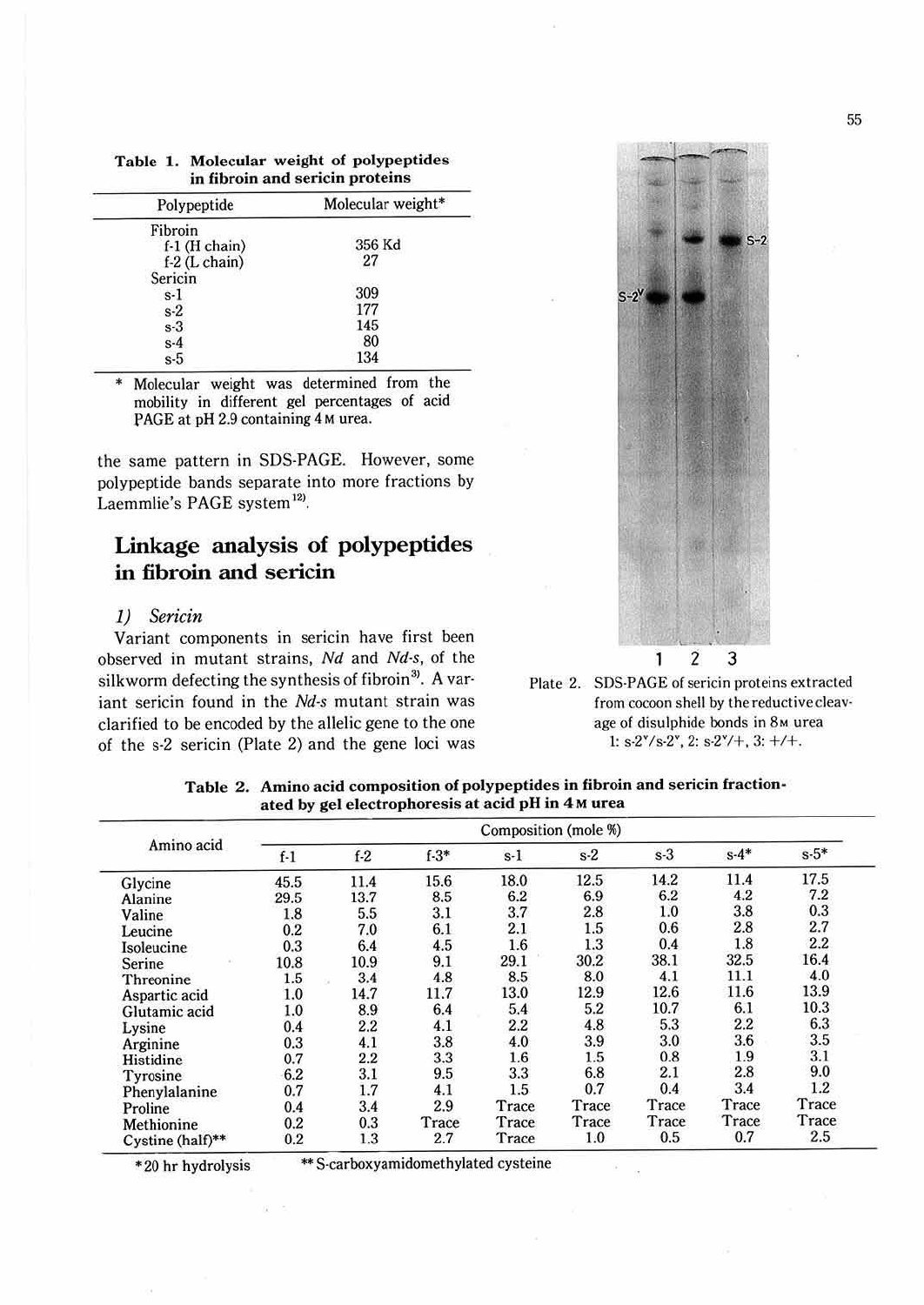### Linkage Maps of Bombyx mori



Fig. 2. Linkage maps of the silkworm, Bombyx mori, showing the localization of genes encoding fibroin and sericin proteins

99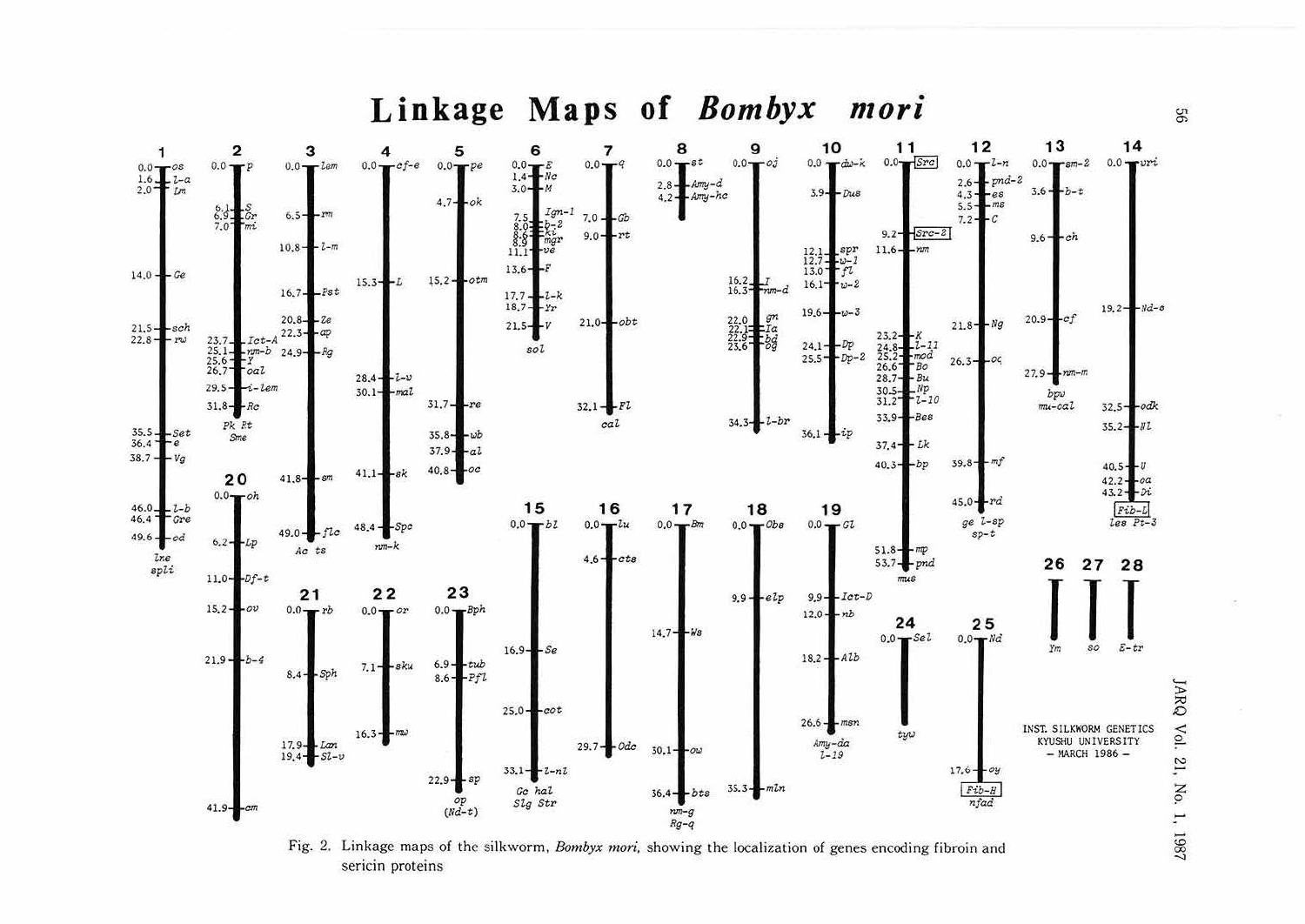analysed to be located at 0.0 position on the 11th linkage group<sup>5)</sup>. The molecular weight of  $s-2^v$  variant polypeptide is lower by approximately 62,500 daltone than that of s-2 sericin. Therefore, it can be considered that this variant allele arose by deletion within the s-2 coding sequence in the *Src-2* gene locus.

Genetic variations were also observed in the other polypeptides of sericin and linkage analysis of genes encoding these polypeptides was carried out $^{12}$ . Three other polypeptides of sericin migrate with different mobility. However, genes encoding these three polypeptides exist in a closely adjacent region on the same chromosome 11. Since no recombination was observed among these three genes, they named tentatively *Src(s)* for these genes and the gene locus was determined at 0.0 point. Recombination value between the *Src* and *Src-2* was 9.2%. Therefore, the location of gene locus of the *Src-2* should be revised at 9.2 on chromosome 11 (Fig. 2).

Most of the sericin genes, therefore, can be considered to be located on a single chromosome. How· ever, gene loci encoding the minor components of sericin proteins still remain obscure.

#### 2) Fibroin

Fibroin protein is composed of two polypeptides, heavy (H) and light (L), linked with disulphide bonds. Genetic variations have also been observed by means of SDS-PAGE in heavy chain of fibroin<sup>6,13)</sup>. Using these genetic variations, linkage analyses of the *Fib-H* gene were carried oul and its gene locus was found to be located at the adjacent region of the *Nd* (naked pupa) gene defecting the fibroin synthesis, on chromosome  $23^{7,11}$ .

Genetic variations were also observed in the light chain of fibroin<sup>8</sup>. Linkage analysis of the *Fib-L* gene showed that this gene is not located on the 25th chromosome carrying the *Fib-H* gene, but was found to be linked to the  $U$  gene on chromosome 14. A three point test cross was performed involving *U, Nd-sand Fib-L* genes<sup>14)</sup>. No crossover was observed between *Fib-Land Nd-s.* Therefore, the *Fib-L* gene can be considered to locate at the adjacent region of the *Nd-s*  on chromosome 14. The *Nd-s* gene is also defecting the fibroin synthesis.

Both fibroin genes encoding the heavy and light chains are locating at the adjacent region of the mutant genes defecting the fibroin synthesis. Therefore, it can be expected that the *Nd* and *Nd-s*  genes are caused by the defect in the promoter region of the *Fib-H* and *Fib-L* genes, respectively, and further studies are in progress to elucidate the different DNA sequences in the 5' flanking region of the two fibroin genes<sup>15,16)</sup>.

## **Acknowledgement**

The study presented in this paper was carried out in the Sericultural Experiment Station where the author attended three years before. He wishes to express his sincere thanks to many co-workers. He also thanks Dr. H. Doira for permission to use the linkage map of the silkworm.

## **References**

- l) Fukuda, T. & Flokin, M.: Contributions to silkworm biochemistry. VII. Ordered progression of fibroinogen in the reservoir of the silkgland during the 5th instar. *Arch. Int. Physiol. Biochem.,* **67,** 214-222 (1959).
- 2) Gamo, T.: Electrophoretic analyses of the proteins extracted with disulphide cleavage from cocoons of the silkworm, *Bombyx mori* L. *]. Sericult. Sci. Jpn.,* **42,**  17-23 (1973) [In Japanese with English summary].
- 3) Gamo, T.: Genetically different components of fibroin and sericin in the mutants, *Nd* and *Nd-s*, of the silkworm *Bombyx mori. Jpn. J. Genet.*, 48, 99-104 (1973).
- 4) Garno, T., lnokuchi, T. & Laufer, H.: Polypeptides of fibroin and sericin secreted from the different sections of the silk gland in *Bombyx mori. Insect Biochem ..* 7, 285-295 (1977).
- 5) Garno, T.: Genetic variants of the *Bombyx mori* silk· worm encoding sericin proteins of different lengths. *Biochem. Gene/.,* **20,** 165-177 (1982).
- 6) Hyodo, A. & Shimura, K.: The occurrence of heredi· tary variants of fibroin in the silkworm *Bombyx mori.*  Jpn. J. Genet., 55, 203-209 (1980).
- 7) Hyodo, A., Gamo, T. & Shimura, K.: Linkage analysis of the fibroin gene in the silkworm, *Bombyx mori.*  Ipn. J. Genet., 55, 297-300 (1980).
- 8) Hyodo. A. et al.: Linkage analysis of the fibroin light chain gene in the silkworm, *Bombyx mori. Jpn. J.* Genet., 59, 285-296 (1984).
- 9) Laemmlie, U. K.: Cleavage of structural proteins during the assembly of the head of bacteriophage. *No/11re,* **227,** 980-988 (1970).
- 10) Machida. J.: On the secretion of the silk substance in the silkworm *(Bombyx mori* L.). ]. *Coll. Agr. Imp. Univ.*